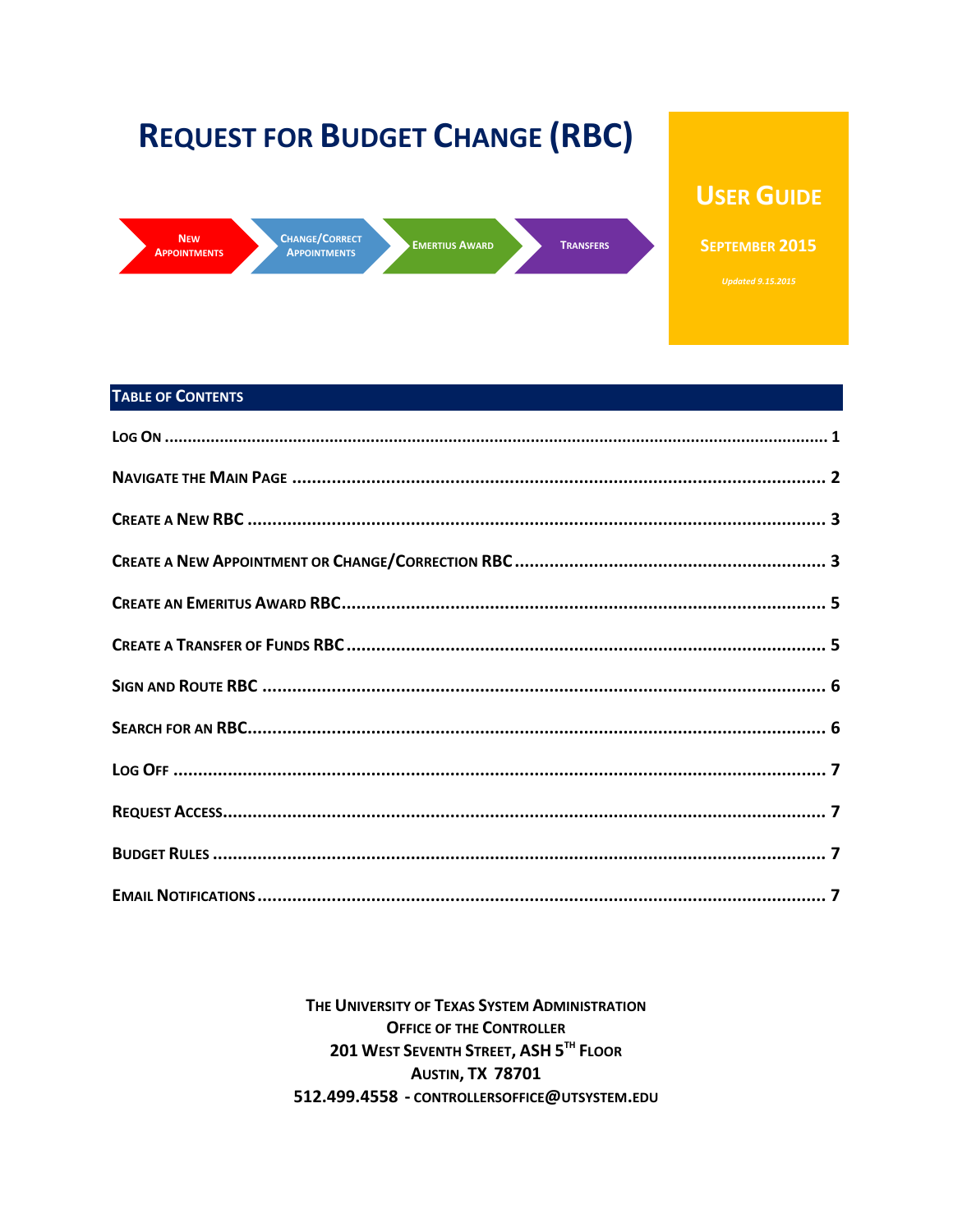### **Log On:**

- **Site URL**: https://apps.utsystem.edu/RBChange
- Users will be presented with a screen similar to the one shown below. Select appropriate institution from the drop down box and click the *Select* button

| THE UNIVERSITY of TEXAS SYSTEM<br>Nine Universities, Six Health Institutions, Unlimited Possibilities.                                                                                                                                                                                                                                                                                                                                                                                                                          |  |  |  |  |  |  |
|---------------------------------------------------------------------------------------------------------------------------------------------------------------------------------------------------------------------------------------------------------------------------------------------------------------------------------------------------------------------------------------------------------------------------------------------------------------------------------------------------------------------------------|--|--|--|--|--|--|
| <b>Select your home institution</b>                                                                                                                                                                                                                                                                                                                                                                                                                                                                                             |  |  |  |  |  |  |
| The service you are trying to reach requires that you authenticate with your home institution. Please either select it from the list below, then<br>click 'Select', or you may use the search-as-you-type feature by typing a partial name into the search box below, then clicking 'Search',<br>Please do not create a bookmark or favorite in your web browser on this page. This page is not part of the application you are<br>accessing. You may create a bookmark/favorite after you complete the authentication process. |  |  |  |  |  |  |
| Enter organization name (partials ok):<br>Search<br>Or choose from a list:                                                                                                                                                                                                                                                                                                                                                                                                                                                      |  |  |  |  |  |  |
| Select<br>emember for session \<br>The University of Texas at Arlington<br>The University of Texas at Austin<br>The University of Texas at Brownsville<br>The University of Texas at Dallas<br>t@utsystem.edu with a description of the problem.<br>The University of Texas at El Paso<br>The University of Texas at San Antonio<br>The University of Texas at Tyler                                                                                                                                                            |  |  |  |  |  |  |
| The University of Texas Health Science Center at Houston<br>The University of Texas Health Science Center at San Antonio<br>The University of Texas Health Science Center at Tyler<br>The University of Texas Investment Management Company<br>The University of Texas M.D. Anderson Cancer Center<br>The University of Texas Medical Branch at Galveston<br>The University of Texas of the Permian Basin<br>The University of Texas Rio Grande Valley<br>The University of Texas Southwestern Medical Center                   |  |  |  |  |  |  |
| The University of Texas System Administration<br>The University of Texas-Pan American<br><b>U.T. System Guests</b><br>ZZZZ TEST ONLY The University of Texas-Pan American<br>ZZZZ TEST ONLY The University of Texas at El Paso<br>ZZZZ TEST ONLY The University of Texas at Tyler<br>ZZZZ TEST ONLY The University of Texas Health Science Center at Houston                                                                                                                                                                    |  |  |  |  |  |  |

- the login screen will appear ‐ enter the **institution** user ID and password
- the user will then be directed to the RBC Site (see next page)
- **do not add to Favorites until this page is accessed**

*Tip: If the user happens to select the wrong institution, close all instances of browsers and launch a new browser session. If "Remember for 1 week" was selected, the will have to also have to clear cache.*

Sherill Franke can be contacted with any technical questions. Contact information is noted below:

Sherill Franke 512.499.4558 sfranke@utsystem.edu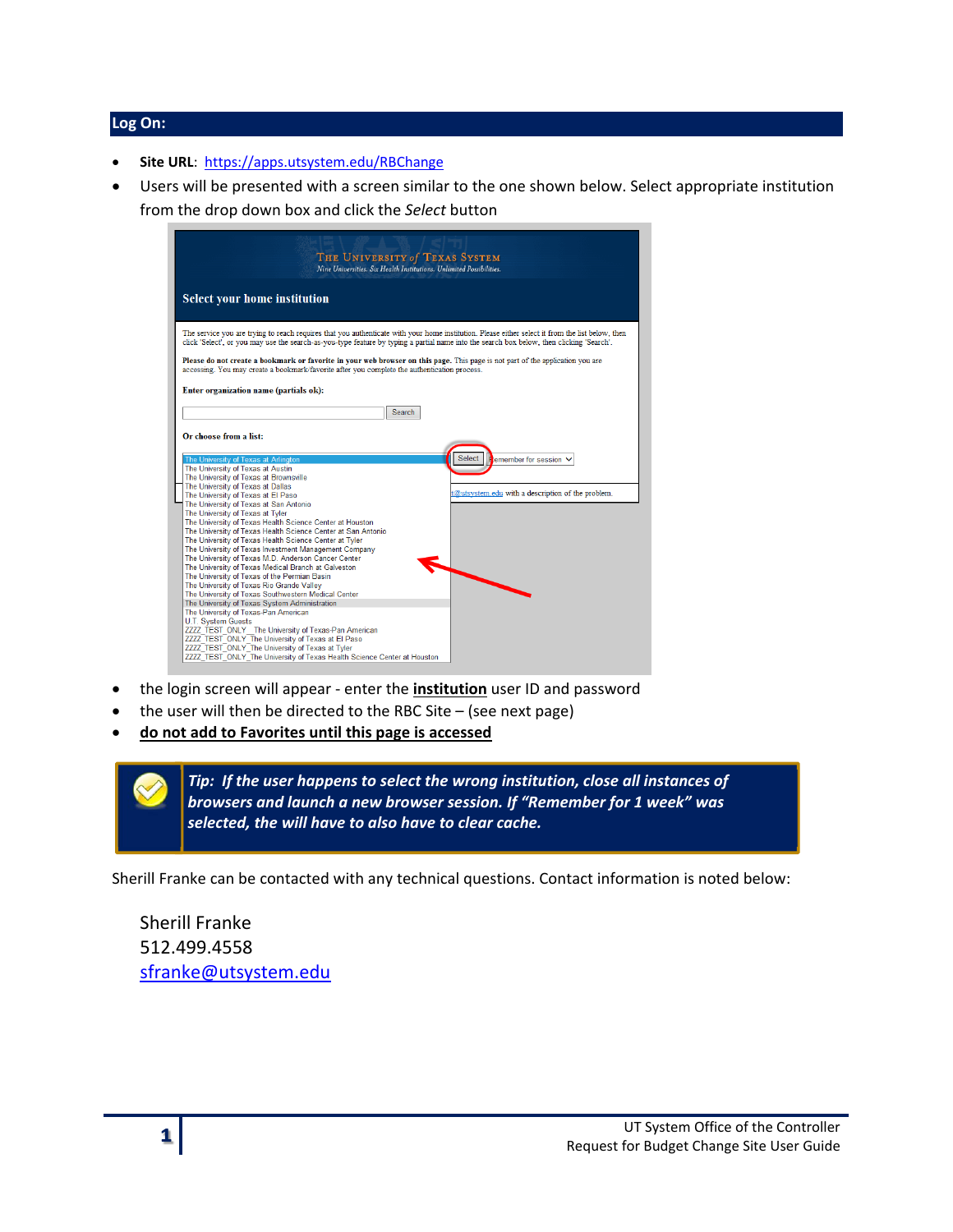**Navigate the Main Page:**



**Homepage** – returns user to the main screen

**My Profile** – used to change roles when appropriate

**Pending Requests** – same as homepage

**Add RBC** – select to create a new RBC

**Search** – *new search feature* [institutions will only see their RBCs when searching]

**Reports** – not used at this time

**Logoff** – use to log off but closing browser works too

Below is a screen shot of the main page of the RBC site. User will see all RBCs in progress for their institution. RBCs requiring action by the user are highlighted in yellow.

| <b>Reports</b> |           | <b>Administration</b><br><b>Trouble Ticket</b>             | Logoff                                  |                                       |                           |                           |                          |                                                        | <b>Sherill Boline R</b> |
|----------------|-----------|------------------------------------------------------------|-----------------------------------------|---------------------------------------|---------------------------|---------------------------|--------------------------|--------------------------------------------------------|-------------------------|
|                |           |                                                            |                                         |                                       |                           |                           |                          |                                                        | Add RBC (               |
|                |           |                                                            |                                         |                                       |                           |                           |                          |                                                        |                         |
|                |           |                                                            |                                         | <b>Pending Requests</b>               |                           |                           |                          |                                                        |                         |
| RBC#<br>4552   | <b>FY</b> | <b>Institution</b><br>FY 13-14 U. T. System Administration | <b>Type Change</b><br>Change/Correction | <b>Consent Agenda</b><br>$\checkmark$ | <b>Last Name</b><br>Davis | <b>First Name</b><br>King | <b>Middle Name</b><br>E. | <b>Last Routed Forward By</b><br>Reviewer (Controller) |                         |
| 4551           |           | FY 11-12 U. T. Austin                                      | Change/Correction                       |                                       | Dell'Antonio              | Andrew                    | F.                       | Reviewer (Controller)                                  |                         |
|                |           | 4550 FY 10-11 U. T. Austin                                 | Change/Correction                       | H                                     | Musick                    | Marc                      | Α.                       | Reviewer (Controller)                                  |                         |
|                |           | 4546 FY 11-12 U. T. Austin                                 | <b>Transfer Funds</b>                   | $\Box$                                |                           |                           |                          | Signer (Institution)                                   |                         |
|                |           | 4543 FY 11-12 U. T. Austin                                 | <b>Transfer Funds</b>                   | $\Box$                                |                           |                           |                          | Signer (Institution)                                   |                         |
|                |           | 4541 FY 11-12 U. T. Southwestern Medical Center            | Change/Correction                       | П                                     | Fletcher                  | Mark                      |                          | Signer (Institution)                                   |                         |
|                |           | 4540 FY 11-12 U. T. Arlington                              | <b>Transfer Funds</b>                   | $\Box$                                |                           |                           |                          | Signer (Institution)                                   |                         |
|                |           | 4539 FY 11-12U. T. Southwestern Medical Center             | <b>New Appointment</b>                  | 同                                     | Leary                     | Sharon                    | м.                       | Signer (Institution)                                   |                         |
|                |           | 4538 FY 11-12 U. T. Arlington                              | <b>Transfer Funds</b>                   | E                                     |                           |                           |                          | Signer (Institution)                                   |                         |
|                |           | 4536 FY 11-12U. T. Southwestern Medical Center             | Change/Correction                       | $\overline{\vee}$                     | Dietschy                  | John                      | м.                       | Signer (Institution)                                   |                         |
|                |           | 4535 FY 11-12U. T. Southwestern Medical Center             | Change/Correction                       | F                                     | Gulledge                  | Mary                      | Taylor                   | Signer (Institution)                                   |                         |
|                |           | 4528 FY 11-12 U. T. San Antonio                            | <b>Transfer Funds</b>                   | $\Box$                                |                           |                           |                          | Signer (Institution)                                   |                         |
|                |           | 4527 FY 11-12U. T. M. D. Anderson Cancer Center            | <b>New Appointment</b>                  |                                       | Eby                       | Anthonia (Toni) I.        |                          | Reviewer (Controller)                                  |                         |
|                |           | 4521 FY 11-12 U. T. Health Science Center - Houston        | <b>New Appointment</b>                  |                                       | Gregoric, M.D. Igor       |                           | b.                       | Signer (Institution)                                   |                         |



*Tip: Click on the column title to sort in descending order; click a second time to sort in ascending order!*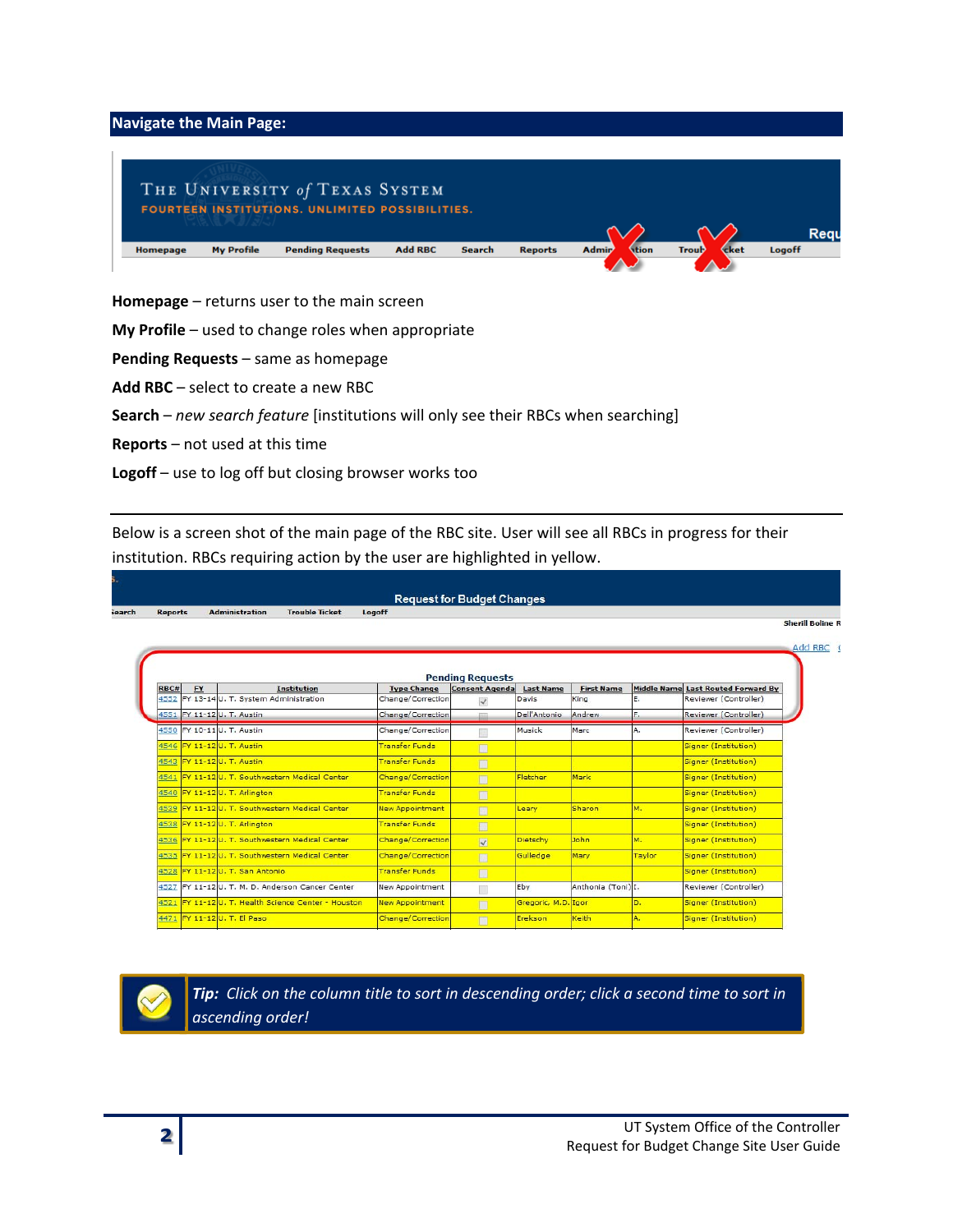#### **Create a New RBC:**

- Select *Add RBC* from the main menu
- Choose the RBC Type from the drop down
- Click *Continue*



### **Create a New Appointment or Change/Correction RBC:**

- Complete information on the main screen
- Select *Compensation Type* from the drop down. Base Salary should be selected as the first compensation type. Additional compensation types can be added on the next screen.
- After completing all information, select *Next*

New Request for Budget Change - New Appointment **Add New Annointment** 

| Appear on Consent Agenda ○ Yes ○ No |                                                                                                     |  |
|-------------------------------------|-----------------------------------------------------------------------------------------------------|--|
| <b>Last Name</b>                    |                                                                                                     |  |
| <b>First Name</b>                   |                                                                                                     |  |
| <b>Middle Name</b>                  |                                                                                                     |  |
|                                     | Tenure $\bigcirc$ Yes $\bigcirc$ No                                                                 |  |
| <b>Department</b>                   |                                                                                                     |  |
| <b>Title</b>                        |                                                                                                     |  |
| <b>Effective Date</b>               |                                                                                                     |  |
| <b>Comments and Source of Funds</b> |                                                                                                     |  |
|                                     | <b>Compensation Type   Select Compensation Type</b><br>$\checkmark$                                 |  |
| <b>Percent Time</b>                 |                                                                                                     |  |
| <b>Number of Months</b>             |                                                                                                     |  |
| Rate 0                              |                                                                                                     |  |
|                                     | Note: Additional Compensation Types for this RBC may be added on the next screen.<br>tancel<br>Next |  |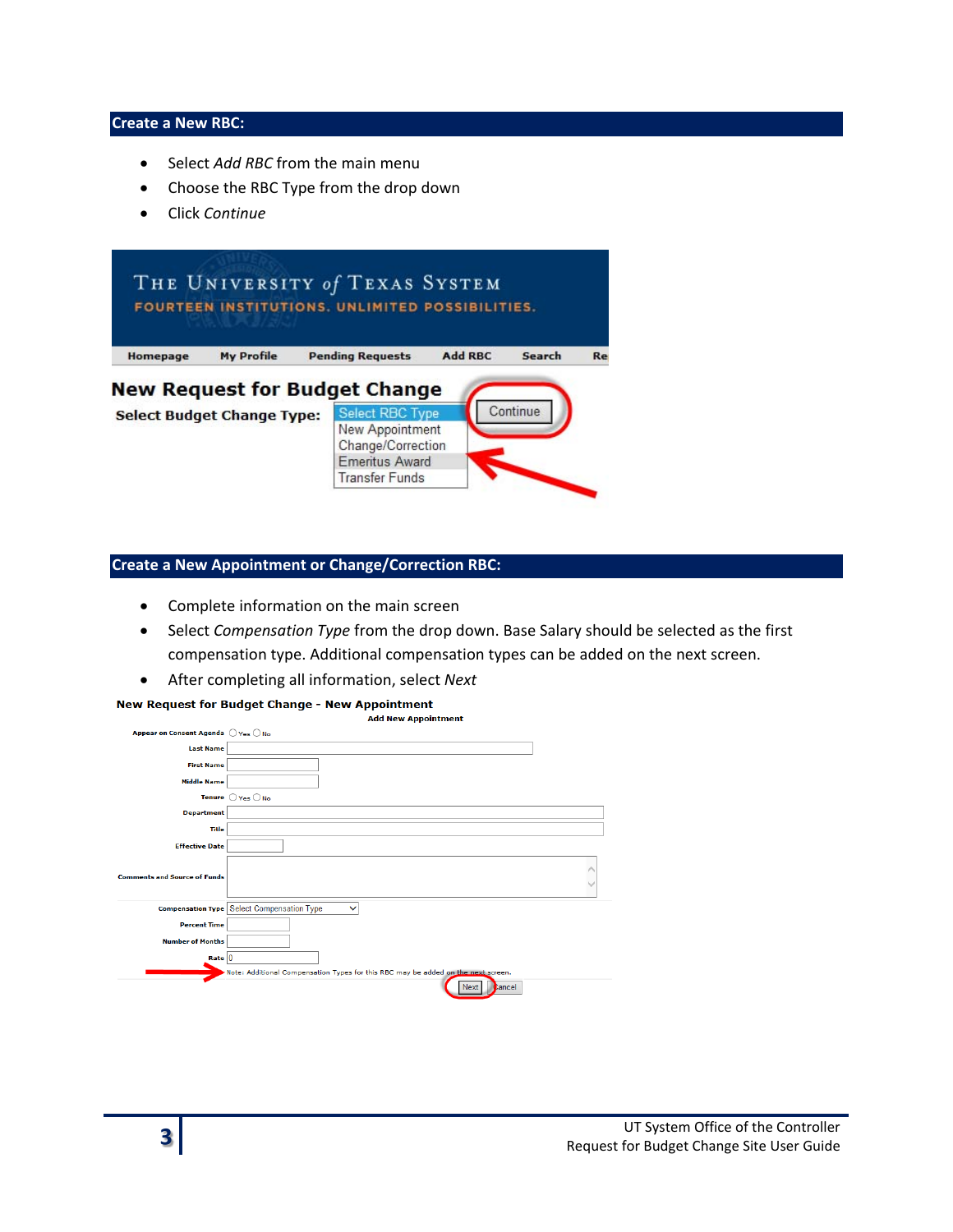- To edit general information such as name, title, etc., click *Edit* link located in the lower right corner of the table
- To edit compensation details, click *Edit* link next to the appropriate compensation type
- To add additional compensation types, click the *Add Additional Compensation Info* link

|                                | <b>RBC# 4649</b>                                                                                                                                         |
|--------------------------------|----------------------------------------------------------------------------------------------------------------------------------------------------------|
|                                | <b>RBC# 4649</b>                                                                                                                                         |
|                                | <b>Change Type New Appointment</b>                                                                                                                       |
| Fiscal Year FY 14-15           |                                                                                                                                                          |
|                                | Institution U. T. Pan American                                                                                                                           |
| Appear On Consent Agenda       |                                                                                                                                                          |
| <b>Last Name Clooney</b>       |                                                                                                                                                          |
| First Name George              |                                                                                                                                                          |
| <b>Middle Name</b>             |                                                                                                                                                          |
| Tenure $\sqrt{}$               |                                                                                                                                                          |
| <b>Effective Date 9/1/2014</b> |                                                                                                                                                          |
|                                | Department College of Arts and Sciences                                                                                                                  |
|                                | <b>Title Professor</b>                                                                                                                                   |
|                                | Comments and Source of Funds RBC submitted under budget rule B(c)<br>Source of Funds: Designated                                                         |
|                                | Edit                                                                                                                                                     |
|                                | <b>Add Additional Compensation Info</b>                                                                                                                  |
|                                | <b>New Appointment Compensation Details</b><br>Compensation Type Percent Time Nbr Months<br>Rate<br><b>Edit Base Salary</b><br>100<br>12<br>\$750,000.00 |

- When adding Compensation Types, select applicable type and enter appropriate information in the highlighted fields
- After entering all information, click *Insert* to add or *Cancel* as appropriate

**Add Additional (** 

|       | <b>New Appointment Compensation Details</b>                      |                      |                           |  |                         |              |  |  |
|-------|------------------------------------------------------------------|----------------------|---------------------------|--|-------------------------|--------------|--|--|
|       | <b>Compensation Type</b>                                         |                      | <b>Percent Time</b>       |  | <b>Nbr Months</b>       | Rate         |  |  |
| Edit. | <b>Base Salary</b>                                               |                      | 100                       |  | 12                      | \$750,000,00 |  |  |
|       | <b>Insert Cancel Base Salary</b>                                 |                      | Please enter numbers only |  |                         |              |  |  |
|       | <b>Car Allowance</b><br><b>Max At-Risk Comp</b><br>Non-Cash Comp |                      |                           |  |                         |              |  |  |
|       | One-time Merit<br>Other                                          |                      |                           |  |                         |              |  |  |
|       | <b>Practice Plan Benefits</b>                                    |                      | eview/Approval Schedule   |  |                         |              |  |  |
|       | Supplement                                                       | <b>Approval Date</b> | <b>Approver Role</b>      |  | <b>Routing Comments</b> |              |  |  |
|       | Communication Device Allowance                                   |                      | Preparer (Institution)    |  |                         |              |  |  |
|       | Deferred Comp<br><b>Incentive Comp</b>                           |                      | Signer (Institution)      |  |                         |              |  |  |
|       | Penama                                                           |                      | Reviewer (Controller)     |  |                         |              |  |  |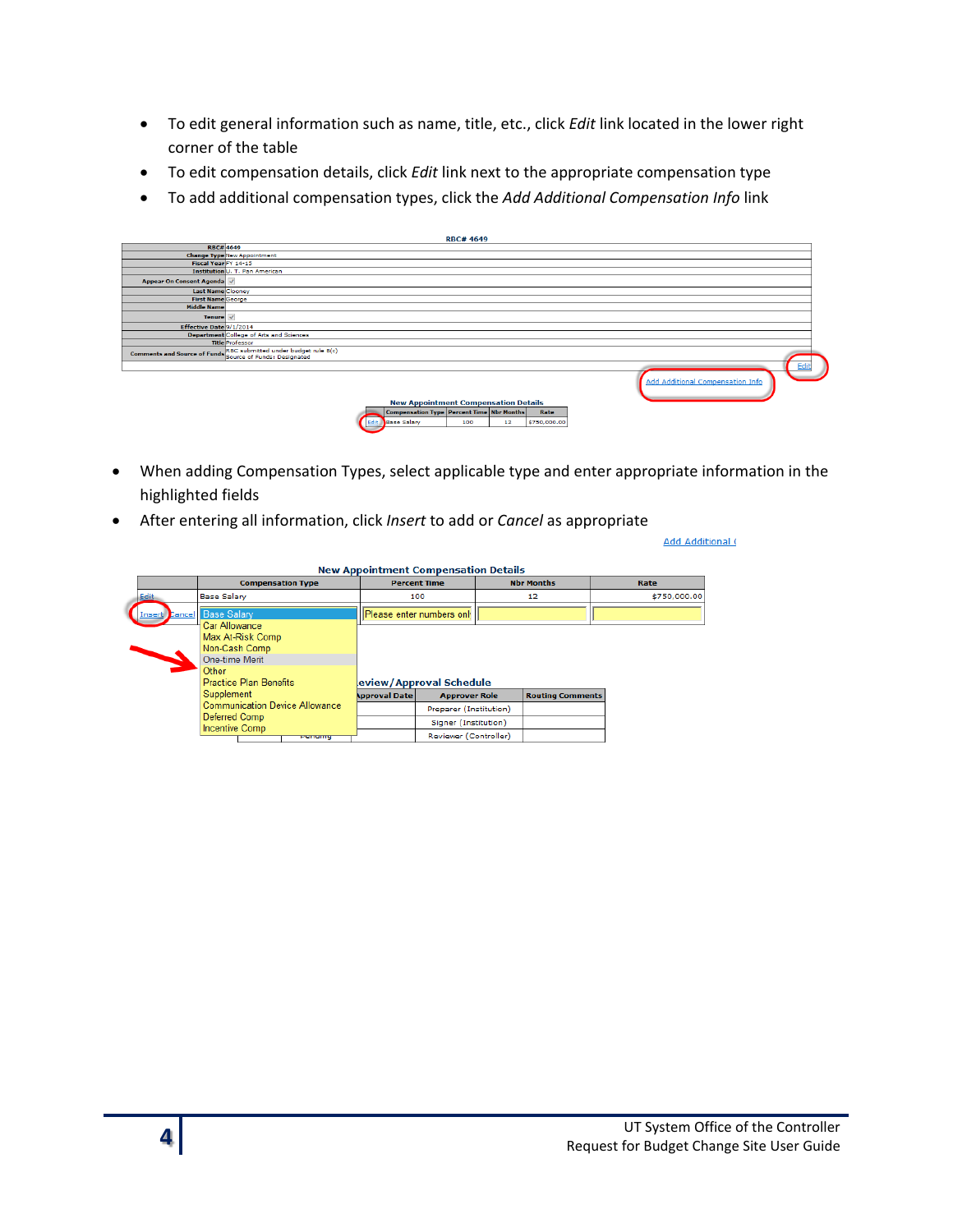## **Create an Emeritus Award RBC:**

- Complete information on screen
- No trailing salary information is required
- Select *Submit*

Appear on Consent Agenda @ Yes ONo

#### **Add Emeritus Award**

| Last Name Werchan           |                                                                                        |
|-----------------------------|----------------------------------------------------------------------------------------|
| First Name Alan             |                                                                                        |
| Middle Name J               |                                                                                        |
|                             | From Department Office of the Controller                                               |
| From Title Professor        |                                                                                        |
|                             | <b>Emeritus Title Professor Emeritus</b>                                               |
| Effective Date $09/01/2013$ |                                                                                        |
| <b>Item Comments</b>        | To recognize Professor Werchan's dedication to the university and higher<br>education. |
|                             | Submit<br>Cancel                                                                       |

# **Create a Transfer of Funds RBC:**

- Complete information on screen
- Additional account information can be added on the next screen
- After completing all information, select *Next*

### e - Transfer Funds

|                                                       | <b>Transfer of Funds</b>                                                                                                        |  |
|-------------------------------------------------------|---------------------------------------------------------------------------------------------------------------------------------|--|
| Appear on Consent Agenda $\bigcirc$ Yes $\bigcirc$ No |                                                                                                                                 |  |
| Effective Date 9/11/2015                              |                                                                                                                                 |  |
| Total Transfer Amount 0                               |                                                                                                                                 |  |
| <b>From Account Name</b>                              |                                                                                                                                 |  |
| From Amount 0                                         |                                                                                                                                 |  |
| <b>To Account Name</b>                                |                                                                                                                                 |  |
| To Amount 0                                           |                                                                                                                                 |  |
|                                                       |                                                                                                                                 |  |
| <b>Item Comments</b>                                  |                                                                                                                                 |  |
|                                                       | Note: To add additional accounts, first complete the above fields and submit. Then select "Add Additional Account Information." |  |
|                                                       | Submit   Cancel                                                                                                                 |  |
|                                                       |                                                                                                                                 |  |
| <b>Sign and Route a RBC:</b>                          |                                                                                                                                 |  |
|                                                       | <b>UT System Office of the Controller</b>                                                                                       |  |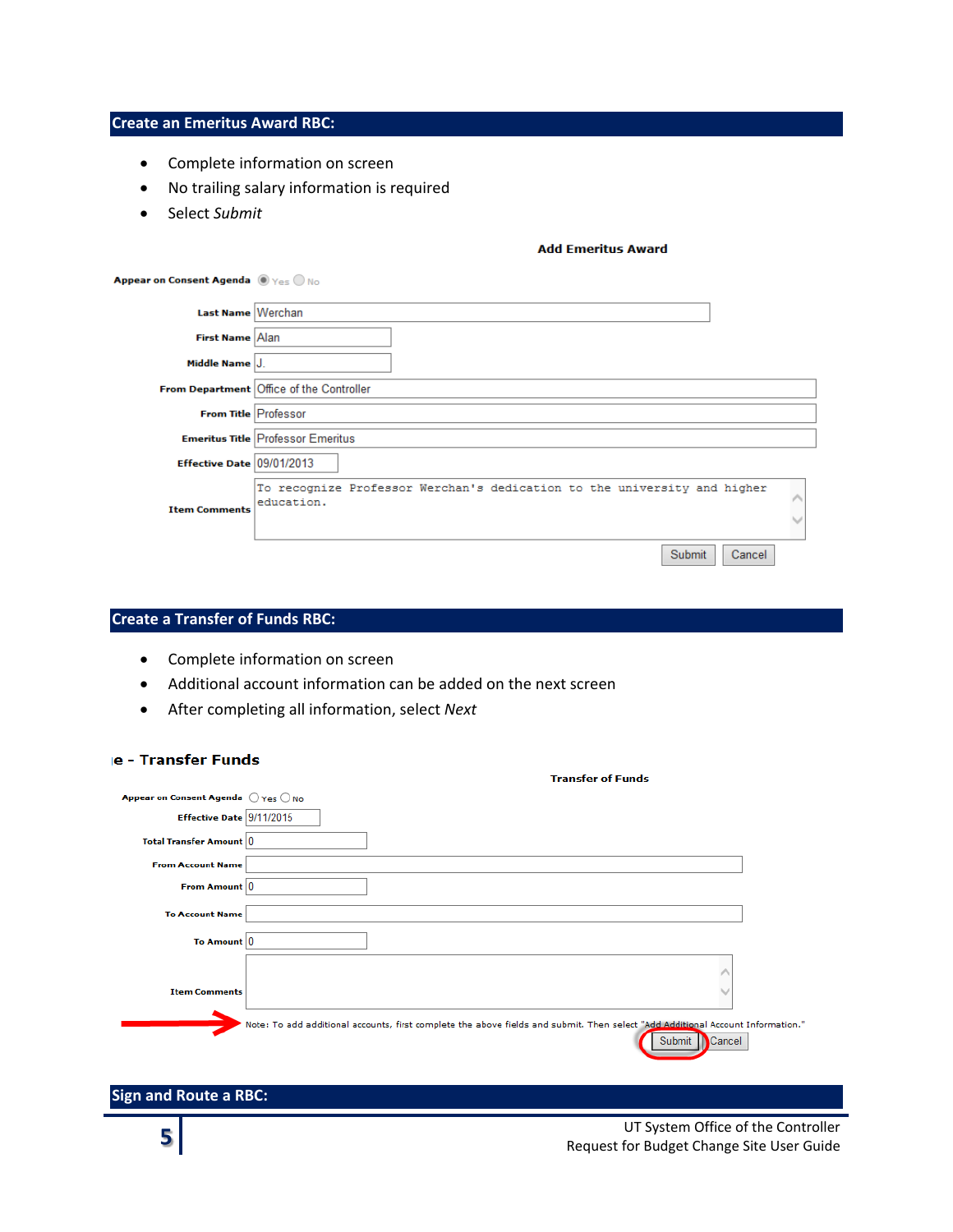- When RBC is complete, click *Yes* to sign/approve the RBC AND click the button *Route This Item Forward*
- *Hold for Now* is used when the *Yes or No* radio buttons have been selected but the user does not want to route forward until later

|                          | <b>Routing</b>                                                          |  |
|--------------------------|-------------------------------------------------------------------------|--|
| <b>Routing Comments:</b> |                                                                         |  |
|                          | Route This Item Forward<br>Hold for Now<br>Sign/Approve RBC? O Yes O No |  |
|                          | Go to Top of Page                                                       |  |

# **Search for a RBC:**

- Complete known or applicable information
- Select *Get Info*

| <b>RBC#:</b>                                   |                                       |
|------------------------------------------------|---------------------------------------|
| <b>Last Name:</b>                              |                                       |
|                                                | Fiscal Year: All Fiscal Years V       |
|                                                | <b>Institution: U. T. San Antonio</b> |
|                                                | Change Type: All Change Types V       |
| <b>Current Status: All Status Types</b>        | ◡                                     |
| Limit to Consent Agenda Items:                 |                                       |
|                                                | $--$ or $--$                          |
| List of Consent Agenda Items missing BOR date: | Get Info                              |

- Search results are returned
- Note the multiple pages on the search results below

|      |           |                                                 |                    | <b>Search Results for All Fiscal Years</b>      |  |  |                           |
|------|-----------|-------------------------------------------------|--------------------|-------------------------------------------------|--|--|---------------------------|
|      |           |                                                 |                    |                                                 |  |  |                           |
| RBC# | <b>FY</b> | <b>Institution</b>                              | <b>Type Change</b> | Consent Agenda Last Name First Name Middle Name |  |  | <b>Current Status</b>     |
|      |           | 2366 FY 07-08U. T. San Antonio Transfer Funds   |                    |                                                 |  |  | Final Review (Controller) |
|      |           | 2384 FY 07-08 U. T. San Antonio Transfer Funds  |                    |                                                 |  |  | Final Review (Controller) |
|      |           | 2405 FY 07-08U. T. San Antonio Transfer Funds   |                    |                                                 |  |  | Final Review (Controller) |
|      |           | 2492 FY 07-08U. T. San Antonio Transfer Funds   |                    |                                                 |  |  | Final Review (Controller) |
|      |           | 2513 FY 07-08 U. T. San Antonio Transfer Funds  |                    |                                                 |  |  | Final Review (Controller) |
|      |           | 2586 FY 07-08 U. T. San Antonio Transfer Funds  |                    | $\checkmark$                                    |  |  | Final Review (Controller) |
|      |           | 2639 IFY 07-08 U. T. San Antonio Transfer Funds |                    |                                                 |  |  | Final Review (Controller) |
|      |           |                                                 |                    |                                                 |  |  |                           |